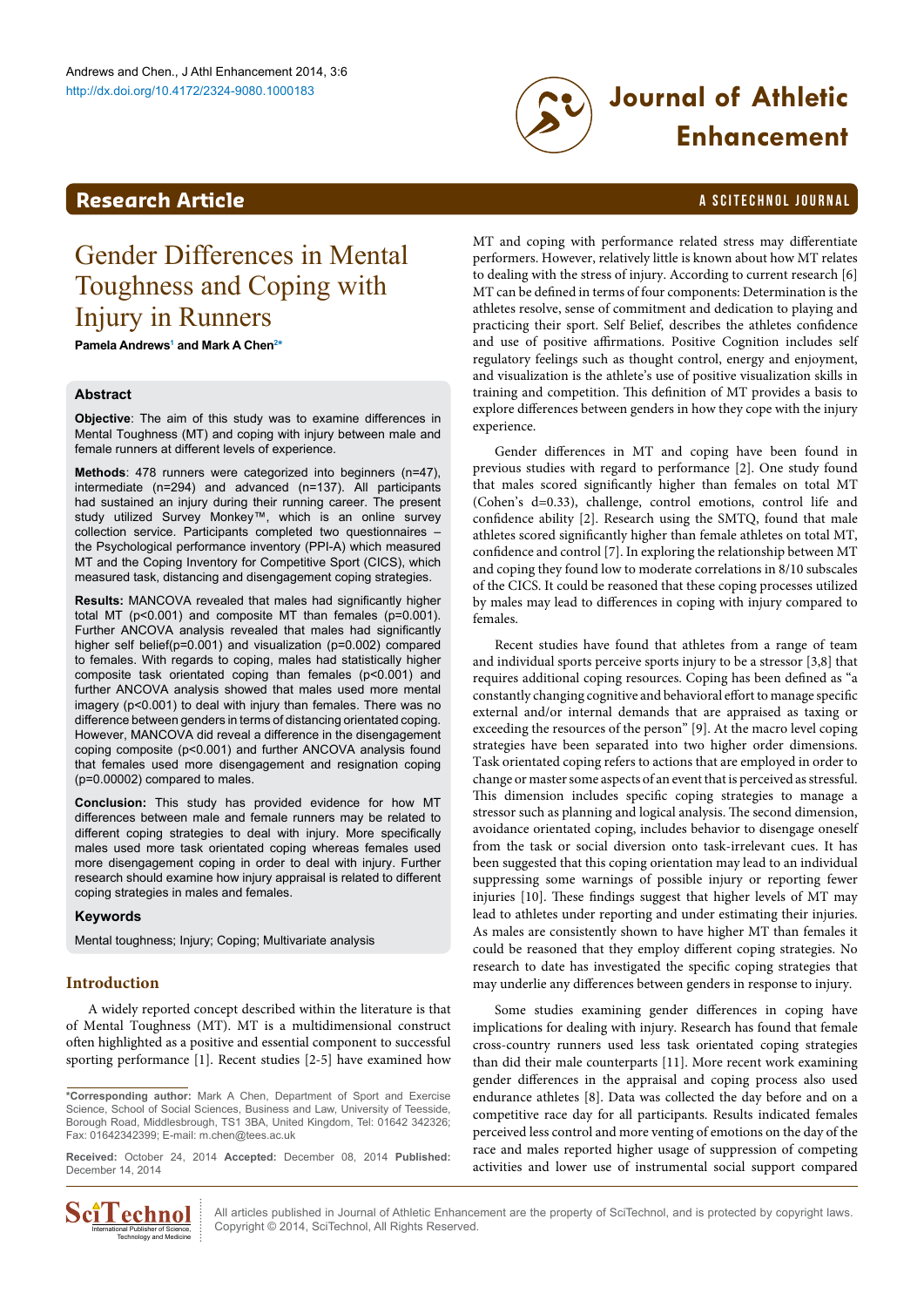#### *doi:http://dx.doi.org/10.4172/2324-9080.1000183*

to female runners. As females may have less perceived control than males, this may lead to avoidance coping being an adaptive short term strategy during injury, as this type of coping may be preferred when the individual has limited control [12]. However, no research to date has examined how the stress of time off training and competition due to injury relates to potentially different coping responses of males and females.

Therefore, the aim of this study was to examine differences in MT and coping with injury between male and female runners.

### **Methodology**

#### **Participants**

478 runners within the United Kingdom and Ireland agreed to participate in this retrospective study (Males *n*=284, Females  $n=194$ ) aged between 18 and 78 (M=42.0 (SD=11.6)) with running experience ranging from 2 months to 30 years. The sample consisted of runners from beginner (*n*=47), intermediate (*n*=294) and advanced (*n*=137) levels. All participants had sustained an injury during their running career. The University research ethics committee approved this research and all participants gave informed consent prior to participation.

#### **Measures**

**Demographic information:** The demographic data sheet consisted of questions concerning the participant's gender, age, how long they have been running, level of runner and how long they were unable to train or compete in running due to injury. An informed consent form was issued to explain in further detail the purpose of the study.

**Psychological Performance Inventory–A:** The PPI-A [6] was utilized to measure MT. The PPI-A is a 14-item measure, with an overall score of MT with 4 subscales of determination, self-belief, positive cognition and visualization. Each item is scored on a 5-point likert scale ranging from almost always to almost never. Confirmatory factor analysis (CFA) demonstrated good support for the PPI-A [6]. The PPI-A was found to have acceptable internal consistency  $(\alpha > 0.70)$ [6,13]. Recent support has been found for the confirmatory validity of the PPI-A with regard to achievement goals [4].

**The Coping Inventory for Competitive Sport:** The (CICS) [14], was used to evaluate coping levels in injured runners. The CICS is a 39-item measure with 10 subscales. The 10 coping strategy subscales are further grouped into three second order dimensions of [1] task orientated coping, (mental imagery, logical analysis, relaxation, thought control, energy expenditure, social support) [2] distraction orientated coping (distancing and mental distraction) and [3] disengagement-orientated coping (venting of unpleasant emotions and disengagement/resignation). As the original items were intended for competition, some of the items were reworded to represent running and injuries sustained. Each item is scored on a 5-point likert scale ranging from "does not correspond at all" to "corresponds very strongly". Adequate reliability has been demonstrated for the CICS, Cronbach's index of internal consistency ranging between 0.67 and 0.87 [14]. CFA has demonstrated good support for the structure of the CICS [14]. Support has also been found for the construct validity of the three-second order dimensions of coping [15].

#### **Procedure**

Participants were recruited by contacting running clubs and

associations throughout the United Kingdom and Ireland. A letter was emailed to club officials requesting their involvement in the study. The present study utilized the software program Survey Monkey™, which is an online survey collection service. Recent research has suggested on-line surveys are considered to produce a better response rate within most sport psychology research [16]. Once the inventories were imputed to the program an electronic link was generated, which was then emailed to participants. The data was then collected within the Survey Monkey™ database for further analysis. The letter sent out to club officials included the link to the inventories, which if they agreed to participate, was forwarded onto their members. If the members consented to participate they could click on the link where they completed a series of 3 questionnaires, which were completed at their own leisure. All participants were requested to be completely honest in their responses, individuals were also assured that their participation within the study was voluntary and their data was confidential. Participants were also aware that if they wanted to withdraw from the study at any time they could do so without any consequence. The responses from each participant were then coded for further analysis.

#### **Data analysis**

Data was first screened for outliers and normality of all dependent variables. All variables were within an acceptable range of normality. It was found that the males were significantly older and had more months running training than females. Therefore, these, along with time off injured were entered as covariates in subsequent analysis. We therefore conducted ANCOVA and MANCOVA with gender as the fixed factor and MT and coping as the dependent variables with age, years running and time out injured as the covariates in all analysis. Four 1-way ANCOVA tests were conducted on the total MT, task orientated coping, distraction and disengagement orientated coping scores. Four 1-way MANCOVA tests were done on the subscales of each of the inventories total scores. Follow up ANOVA was conducted in the instance of significant main effects using a bonferroni correction for type I errors (p<0.008). Following recent guidelines, both partial eta effect sizes and cohen's d effect sizes were reported [17]. Each main effect is reported with the partial eta effect size and 95% confidence intervals calculated [18]. Also, 95% confidence intervals on each mean gender difference within levels of experience were calculated using a customized spreadsheet [19]. Cohen's  $d$  effect sizes were calculated using the formula,  $d = \text{mean}$ difference / √ MSE.

## **Results**

Independent t tests showed that males were older t(454.8)=5.606, p<0.001 than females and had significantly more years running t (439.4)=2.058, p=0.044) but did not show a significant difference in total months off injured between gender t(476)=0.879, p=0.380. All three variables were entered as covariates in all subsequent analysis (Table 1).

The descriptive statistics for total MT and the four MT subscales are presented in Table 2. Using Wilks  $\lambda$ , a ANCOVA with covariates age F(1,473)=1.535, p=0.216, partial  $\eta^2$ =0.003 95% CI [0.000,0.021]

|         | Age         | <b>Years Running</b> | <b>Total Time Injured</b> |
|---------|-------------|----------------------|---------------------------|
| Males   | 44.3 (11.9) | 14.3(12.0)           | 4.2(10.0)                 |
| Females | 38.5(10.1)  | 12.1(11.0)           | 3.5(5.2)                  |

**Table 1:** Mean and standard deviation of age, years running and total time off injured (months) for males and females.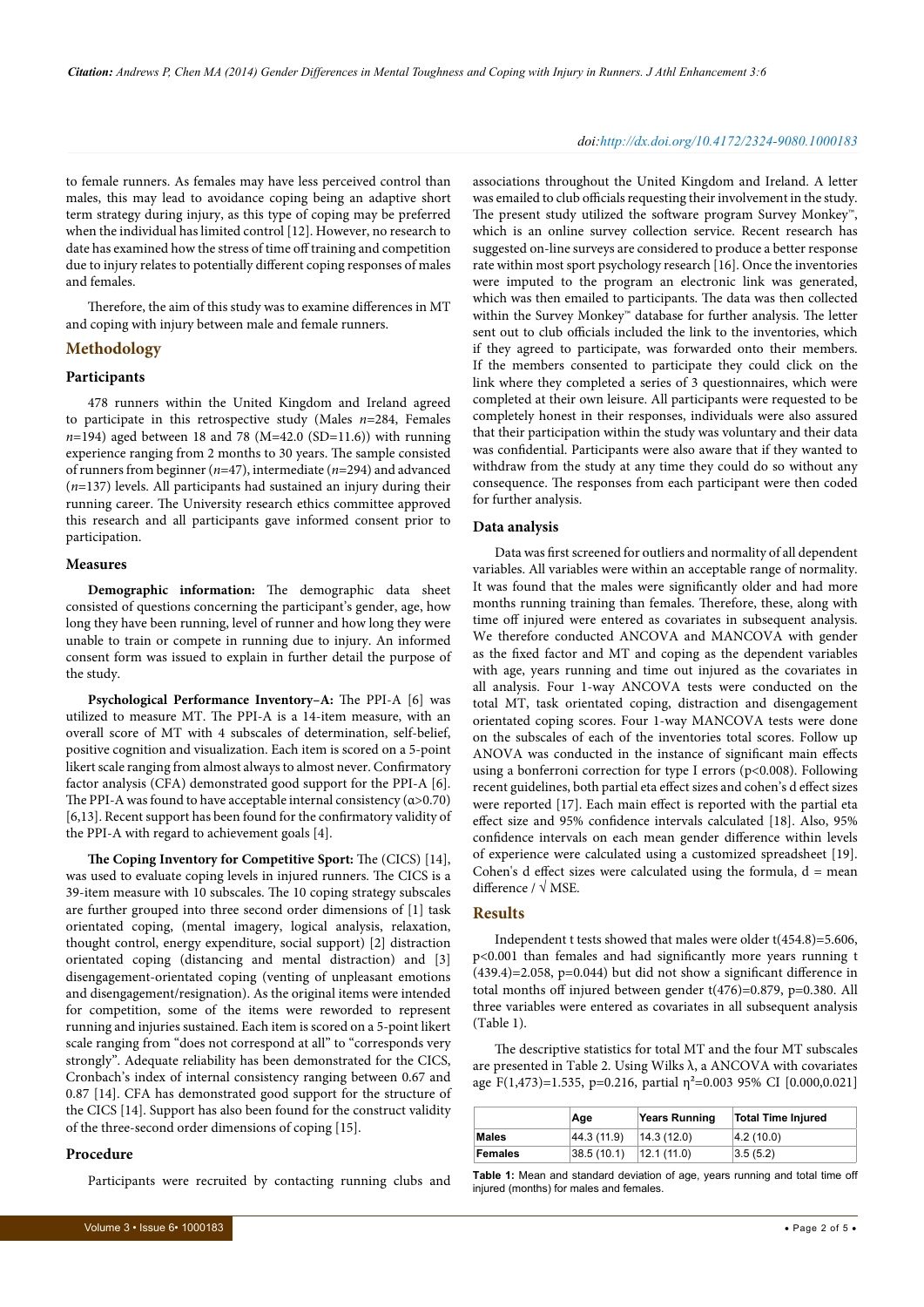#### *doi:http://dx.doi.org/10.4172/2324-9080.1000183*

and years running  $F(1,473)=3.288$ , p=0.070, partial  $\eta^2=0.007$ [0.000,0.0283] and total time off F(1,473)=1.136, p=0.287, partial  $\eta^2$ =0.002 [0.000,0.0189] and MT total as the dependent variable revealed a significant main effect of gender F(1,473)=15.492, p<0.001, partial  $\eta^2$ =0.032 [0.008,0.070]. This showed that males had a statistically higher level of total MT than females.

A MANCOVA analysis with age F(4,470)=5.290, p< 0.001, partial  $\eta^2$ =0.043 [0.000,0.037], years running F(4,470)=1.810, p=0.126, partial  $\eta^2 = 0.015$  [0.000,0.022]and total time off aF(4,470)=0.462, p=0.764, partial  $η^2$ =0.004 [0.000,0.0126] as covariates and the four MT subscales as the dependent variables revealed a statistical main effect of Gender F(4,470)=4.564, p=0.001, partial  $\eta^2$ =0.037, 95% CI: [0.006,0.069]. Follow up Individual ANOVA's on the subscales, showed that males were statistically higher than females in self belief, F(1,473)=11.368, p=0.001, partial  $\eta^2$ =0.023 [0.003,0.057] and visualization F(1,473)=9.187, p=0.003, partial  $\eta^2$ =0.019 [0.002,0.050].

The descriptive statistics for the 6 subscales of task orientated coping are presented in Table 3. Using Wilks  $λ$ , ANCOVA with age F(1,473)=4.258, p=0.040, partial  $\eta^2$ =0.009 [0.000,0.033] and months running, F(1,473)=0.101, p=0.751, partial η²=0.000 [0.000,0.010]and timeout as  $F(1,473)=0.083$ , p=0.083,partial  $\eta^2=0.000$  [0.000,0.075] the covariates with task orientated coping total as the DV revealed no statistical difference between gender F(1,473)=2.827, p=0.096, partial  $\eta^2$ =0.006 [0.000,0.027]. A MANCOVA analysis with the coping subscales as the dependent variables with age F(6,468)=5.769,

 $p=0.000$ , partial  $\eta^2=0.069$  [0.023,0.106], years running as the covariates  $F(6,468)=0.708$ , p=0.643, partial  $\eta^2=0.009$  [0.000,0.017] and total time off  $F(6,468)=0.669$ , p=0.674, partial  $n^2=0.009$  [0.000,0.0175] revealed a significant main effect of Gender F(6,468)=4.126, p<0.001, partial  $\eta^2$ =0.050 [0.010,0.082], with males scoring statistically higher than females. Mental imagery  $F(1,473)=12.297$ , p<0.001, partial  $\eta^2=0.025$ [0.005,0.059] showed that males were statistically higher than females.

The descriptive statistics for the 4 subscales of distancing and disengagement orientated coping are presented in Table 4. Using Wilks  $\lambda$ , ANCOVA with age F(1,473)=8.794, p=0.003, partial  $\eta^2$ =0.018 [0.002,0.049]), years running F(1,473)=0.051, p=0.821, partial  $\eta^2$ =0.000 [0.000,0.008])and total time off F(1,473)=1.799, p=0.180, partial  $η^2$ =0.004 [0.000,0.0224] as the covariates and distancing orientated coping total as the dependent variable revealed no statistical difference between gender F(1,473)=0.860, p=0.354, partial  $\eta^2$ =0.02 [0.000,0.018]. The MANCOVA with age F(2,472)=8.070, p=0.001, partial  $\eta^2$ =0.033 [0.007,0.069], years running F(2,472)=0.083, p=0.920, partial  $\eta^2$ =0.000 [0.000,0.004] and total time off  $F(2,472)=1.478$ , p=0.229, partial  $\eta^2$ =0.006 [0.000,0.0253] as the covariates and the two distancing orientated coping subscales as the dependent variables revealed no statistical main effect of Gender  $F(2,472)=0.264$ , p=0.768, partial  $n^2=0.001$  [0.000,0.011] (Table 4).

Using Wilks  $\lambda$ , a ANCOVA with age F(1,473)=26.747, p<0.001, partial  $\eta^2$ =0.054 [0.003,0.050], years running F(1,473)=1.232, p=0.268, partial  $\eta^2$ =0.003 [0.000,0.009]) and total time off F(1,473)=0.466,

| <b>TM</b>     | <b>Beginners</b> |                    | Intermediate     |                    | Advanced         |                    |
|---------------|------------------|--------------------|------------------|--------------------|------------------|--------------------|
|               | Mean Diff 95% CI | <b>Effect size</b> | Mean Diff 95% Cl | <b>Effect size</b> | Mean Diff 95% Cl | <b>Effect size</b> |
| MT total      | $1.1 + (-4.8)$   | 0.16               | $1.8 + (-1.7)$   | 0.26               | $2.2 + 1 - 2.2$  | 0.31               |
| Determination | $-0.7 + (-1.3)$  | $-0.38$            | $0.2 + (-0.4)$   | 0.11               | $-0.2 + (-0.6)$  | $-0.11$            |
| Self belief   | $0.3 + (-2.0)$   | 0.11               | $1.0 + (-0.6)$   | 0.37               | $1.1 + (-2.0)$   | 0.41               |
| Positive cog  | $0.9 + (-1.1)$   | 0.38               | $0.2 + 0.6$      | 0.08               | $0.5 + (-1.1)$   | 0.21               |
| Visualization | $0.6 + (-1.8)$   | 0.19               | $0.5 + (-0.7)$   | 0.16               | $0.8 + (-1.2)$   | 0.26               |

**Table 2:** Mean difference with 95% confidence intervals and effect size statistics. Gender is the independent factor split into levels of experience with MT total and 4 subscales are the dependent variables.

|                    | <b>Beginners</b> |                    | Intermediate     |                    | Advanced         |                    |
|--------------------|------------------|--------------------|------------------|--------------------|------------------|--------------------|
|                    | Mean Diff 95% Cl | <b>Effect size</b> | Mean Diff 95% CI | <b>Effect size</b> | Mean Diff 95% CI | <b>Effect size</b> |
| Task coping        | $2.3 + / -7.5$   | 0.17               | $1.1 + (-3.2)$   | 0.08               | $0.1 + (-5.2)$   | 0.01               |
| Mental imagery     | $1.4 + (-1.5)$   | 0.13               | $0.8 + / -0.7$   | 0.25               | $-0.3 + (-1.2)$  | $-0.09$            |
| Logical analysis   | $0.3 + (-1.8)$   | 0.10               | $0.4 + (-0.7)$   | 0.13               | $0.5 + (-1.1)$   | 0.16               |
| Relaxation         | $-0.9 + (-2.2)$  | $-0.24$            | $0.2 + 0.7$      | 0.05               | $0.3 + (-1.4)$   | 0.08               |
| Thought control    | $1.9 + / -1.7$   | 0.60               | $0.4 + (-0.7)$   | 0.13               | $0.1 + (-1.2)$   | 0.04               |
| Energy expenditure | $0.2 + (-1.4)$   | 0.08               | $0.3 + (-0.6)$   | 0.12               | $0.0 + / -0.9$   | 0.04               |
| Social support     | $-1.6 + (-2.1)$  | $-0.46$            | $-1.0+/-0.8$     | $-0.29$            | $-0.9 + (-1.3)$  | $-0.26$            |

**Table 3:** Mean difference with 95% confidence intervals and effect size statistics. Gender is the independent factor split into levels of experience with task orientated coping total and 6 task coping subscales are the dependent variables.

|                                | <b>Beginners</b> |                    |                  | Intermediate       |                  | <b>Advanced</b>    |  |
|--------------------------------|------------------|--------------------|------------------|--------------------|------------------|--------------------|--|
|                                | Mean diff 95% Cl | <b>Effect size</b> | Mean diff 95% CI | <b>Effect size</b> | Mean diff 95% Cl | <b>Effect size</b> |  |
| Distancing coping              | $1.1 + (-2.9)$   | 0.22               | $-1.2+/-1.2$     | $-0.24$            | $-2.0+/-1.7$     | 0.41               |  |
| Distancing                     | $0.8 + (-1.4)$   | 0.35               | $-0.2 + (-0.5)$  | $-0.09$            | $-0.8 + (-0.9)$  | $-0.35$            |  |
| Mental distraction             | $0.3 + (-1.8)$   | 0.10               | $0.4 + (-0.7)$   | 0.13               | $0.5 + (-1.1)$   | 0.16               |  |
| Disengagement<br>coping        | $-0.7 + (-4.2)$  | $-0.12$            | $-1.7 + (-1.4)$  | $-0.28$            | $-0.6 + (-2.3)$  | $-0.10$            |  |
| Venting of emotions            | $0.1 + (-2.4)$   | 0.03               | $0.1 + (-0.9)$   | 0.03               | $1.5 + (-1.6)$   | 0.39               |  |
| Disengagement &<br>resignation | $-0.3 + (-2.1)$  | $-0.10$            | $-1.7+/-0.7$     | $-0.55$            | $-1.1+/-1.1$     | $-0.36$            |  |

**Table 4:** Mean difference with 95% confidence intervals and effect size statistics. Gender is split according to level of experience with distancing orientated coping total, disengagement orientated coping total and 4 distancing/disengagement coping subscales as dependent variables.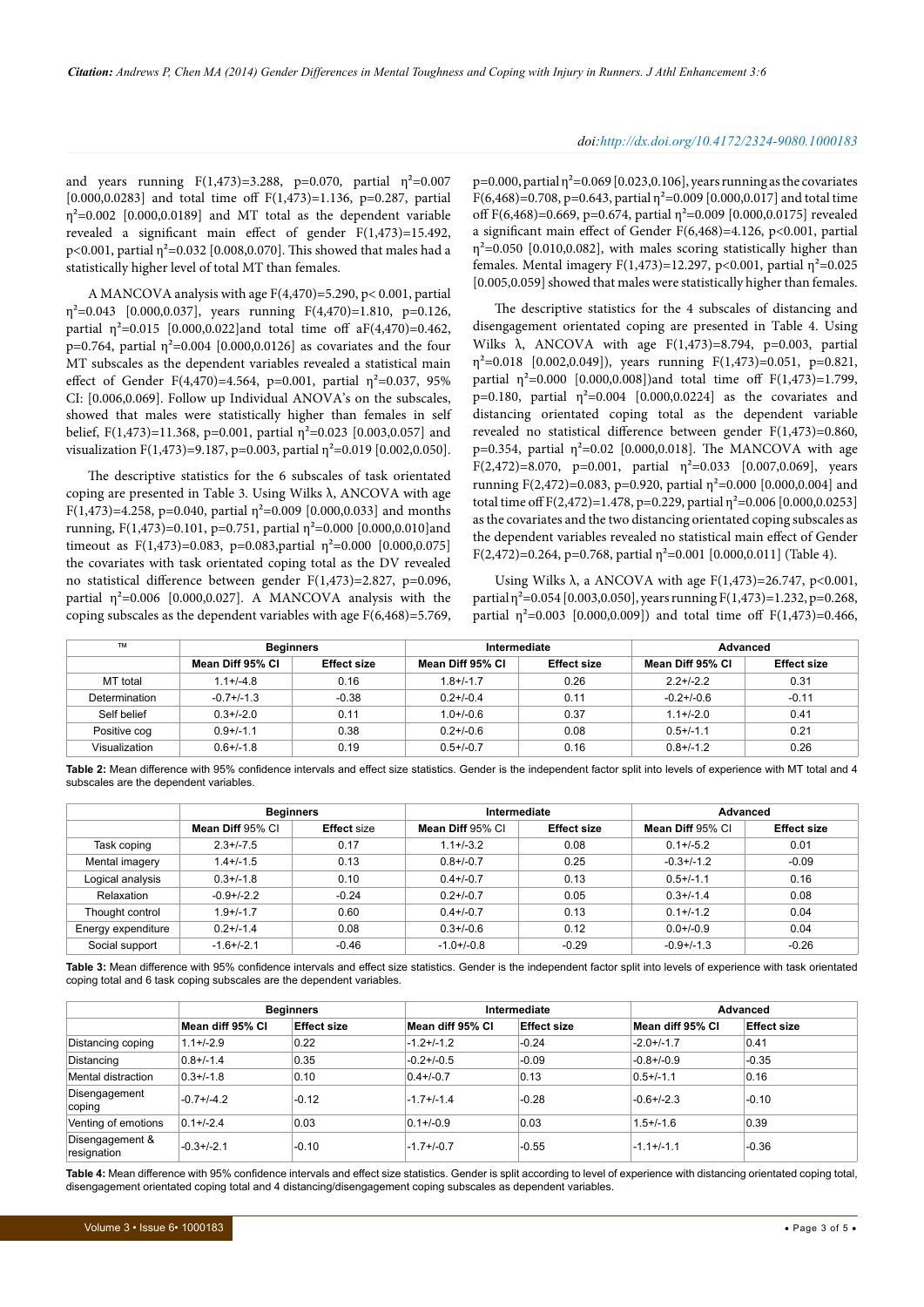p=0.495, partial  $η^2$ =0.001 [0.000,0.0015] as the covariates and disengagement orientated coping total as the dependent variable revealed no statistical difference between gender F(1,473)=0.337, p=0.562, partial  $\eta^2$ =0.001 [0.000,0.018]. The MANCOVA with age F(2,472)=17.977, p< 0.001, partial  $\eta^2$ =0.071 [0.010,0.096] and years running F(2,472)=0.822, p=0.440, partial  $\eta^2$ =0.003 [0.000,0.018] and total time off  $F(2,472)=0.246$ , p=0.782, partial  $\eta^2=0.000$  [0.001,0.005] as the covariates and the two disengagement orientated coping subscales as the dependent variables revealed a statistical main effect of Gender F(2,472)=23.786, p<0.001, partial  $\eta^2$ =0.092 [0.046,0.141]. However only the disengagement and resignation F(1,474)=18.391, p=0.00002, partial  $\eta^2$ =0.037 [0.010,0.076] showed that females were statistically higher than males.

## **Discussion**

The aim of this study was to examine gender differences in MT and coping with injury. There were three important findings. Differences were found between gender in total, composite MT and the self belief and visualization subscales. Also, males showed higher task orientated coping than females, whereas females showed higher disengagement coping relative to males.

First, the study found that with regard to total (Cohen's d=0.23) and composite MT, that males scored statistically higher than females after controlling for age, months running and total time off injured, thus replicating previous findings as measured by the MTQ48 [2,3,5]. Between levels of experience, there was a slight increase in male to female differences from beginner (Cohen's d=0.16) to advanced levels (Cohen's d=0.31) of participation as reflected in the mean differences and effect sizes. The data indicates that differences between genders in MT total were largest for the advanced participation level. The amount of variance accounted for by age and years running was small, similar to previous work which controlled for similar variables [5]. The results indicate that learning experience and/or biological changes cannot account for gender differences in total MT. Both self belief and visualization were both greater for males compared to females therefore, it appears there are specific aspects of MT which differ between the genders. Previous work found males scored higher in challenge, control emotions, control life and confidence ability [5]. Challenge and confidence overlap with self belief while visualization appears to be tapping into something of importance when related to coping with injury as mental imagery was also different between genders as measured by the CICS. Although, It should be borne in mind these results pertain to sport performance rather than dealing with injury, previous findings exploring differences in confidence between genders did find that males were higher [20] therefore this study adds support to this line of reasoning.

Males scored higher than females on task composite coping, although only mental imagery reached significance. These task coping composite results, are similar to those previously found [8] that females felt less in control before a competitive race compared to males (Cohen's d=0.03). Those authors were able to ascertain that the primary appraisal of the stressful event was similar between genders [8], whereas the present study cannot ascertain how the time off due to injury was appraised in the present study. Therefore, the interpretation that the coping difference is due to gender rather than differences in the way the time out due to injury was appraised should be treated with caution. However, the mental imagery difference is consistent with the visualization MT subscale being higher for males. The mental imagery items in the CICS had items such as 'visualized

#### *doi:http://dx.doi.org/10.4172/2324-9080.1000183*

myself getting better' and 'rehearsed the execution of my injury 'whereas the visualization items on the PPI-A concerned visualizing tough situations prior to competition and ability to think in pictures about their sport. These results would seem to suggest that being a good visualizer for sport performance might transfer over to visualizing recovery from sports injury. Mental imagery and visualization can be conceived as active, problem solving approaches that enhance optimism regarding future outcomes. One of the highest correlations in previous studies [2] was the correlation between mental imagery and optimism (r=0.29). Therefore, male's greater usage of mental imagery to cope with injury may have consequences for differences in perceptions of recovery. It may also have been that the mentally tougher males subsequently perceived their injury to be less stressful and therefore were more optimistic [21] relative to females.

The task coping effect sizes indicate that the social support subscale is worth mentioning. Although it did not reach significance, the social support effect sizes from beginner (Cohen's d=0.46) to advanced (Cohen's d=0.26) were larger than most other subscales. Also, the finding that females tend to use more social support than males is supported in the literature [22,23]. Social support was the only task oriented coping subscale where females were greater than males. The results infer that females tended to ask others for advice concerning their injury more than males. Despite the task composite result showing greater males scores, the social support data indicates that certain discrete social support behaviors within task coping, may be more likely exhibited by females rather than males and that caution should be displayed in interpreting the task composite result. It could well have been that different task coping behaviors exhibited by males and females cancelled each other out [23].

There was no significant difference between genders in total or composite distancing coping. These items measured the degree to which individuals attempt to distance themselves from other runners and use distraction coping. The two distancing coping subscales of distancing and mental distraction can be interpreted as a form of avoidance coping. The data suggests that males, although mentally tougher may not ignore the injury more than females as has been suggested [8].

However, there were statistical differences between genders in composite disengagement coping, which showed females to have higher levels than males. In particular the disengagement and resignation subscale showed that females were higher than males. The items on this subscale assess the degree to which the individual had lost hope of attaining their goals, hopelessness, discouragement and wishing the injury would go away. These results are similar to previous studies [6,22] who found that females reported more venting of emotions on race day and used more wishful thinking to cope with stress. Likewise, the disengagement scale had items concerning 'wishing the injury would go away' and feeling hopeless and discouraged. It could be expected higher amounts of hopelessness may be expected in the current sample if the injury was preventing training or competing. Also, it has been found that resignation is negatively correlated with MT while pessimism positively correlated with MT [3] and as females had less total MT and self belief than males, they would likely react with more resignation when unable to train or compete due to injury. However, these results should be treated with caution due to the low effect sizes.

There are some weaknesses with the study. First, the design was